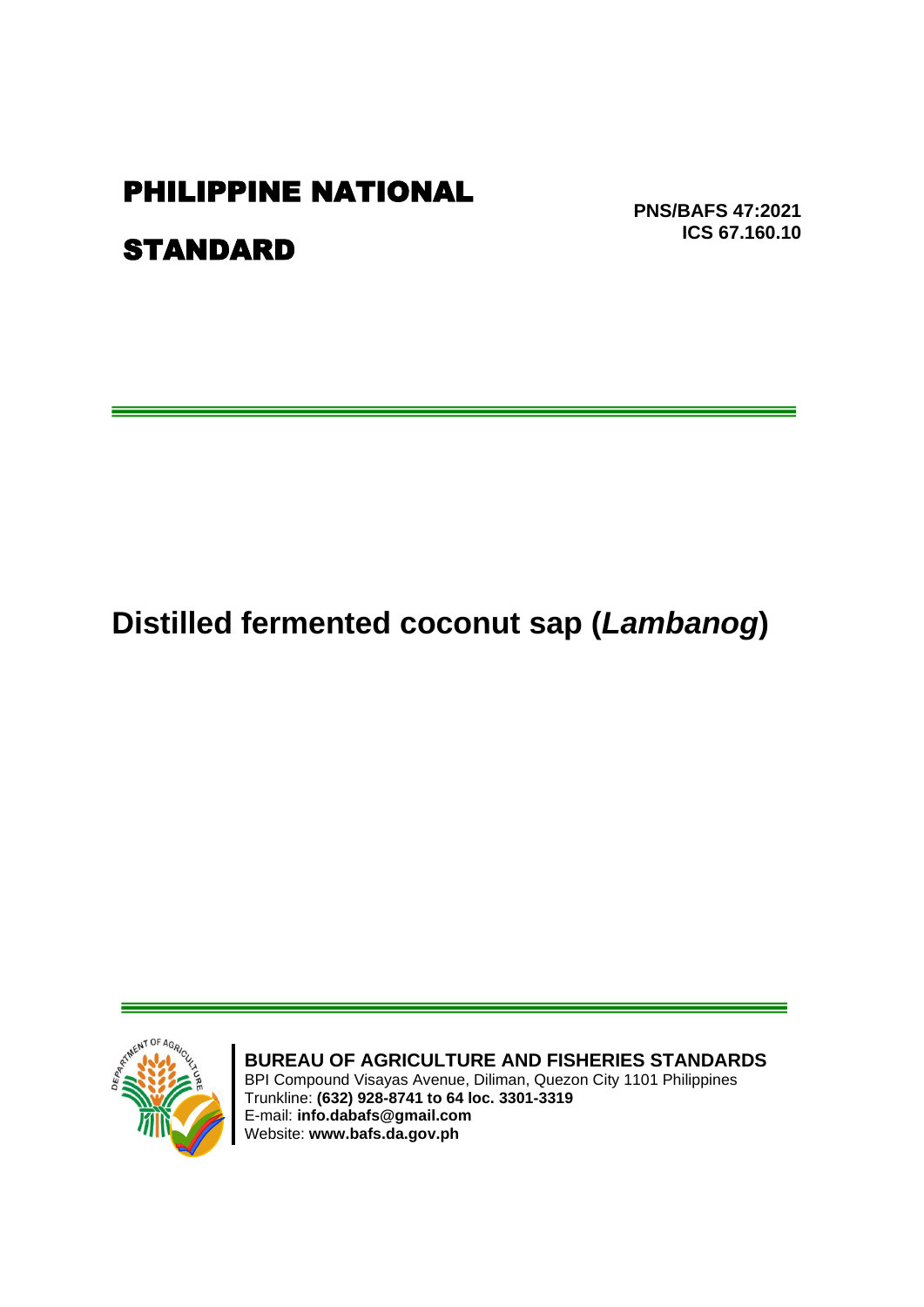### **Foreword**

At the request of the Philippine Coconut Authority (PCA), the Bureau of Agriculture and Fisheries Standards (BAFS) undertook the amendment of the PNS for distilled fermented coconut sap (Coconut *Lambanog*) (PNS/BAFS: 47:2011) in 2021 to address food safety issues on its methanol content. A Technical Working Group (TWG) was created through Special Order (SO) No. 81, series of 2021 (Creation of TWG for the Development of PNS for Agriculture and Fishery Products, Machinery, and Equipment) and SO No. 280, series of 2021 (Addendum to SO No. 81, Series of 2021 entitled, "2021 Creation of TWGs for the Development of PNS for Agriculture and Fishery Products, Machinery, and Equipment"). The TWG was composed of representatives from government agencies, academe, and private sector. The final draft standard was presented to the relevant stakeholders during the initial and final consultations held on 27 January 2021 and 26 April 2021, respectively via online platform. The final draft PNS was subsequently finalized by the TWG and was agreed to be endorsed to the DA Secretary for approval. This standard was eventually approved by the Secretary of the Department of Agriculture in June 2021.

This PNS/BAFS edition includes the following significant changes compared to the previous PNS/BAFPS 47:2011:

- 1. Modification of the title from "Distilled Fermented Coconut Sap (Coconut *Lambanog*)" to "Distilled Fermented Coconut Sap (*Lambanog*)";
- *2.* Inclusion of the ethanol and methanol as alternative terms for ethyl alcohol and methyl alcohol, respectively in Clause 3 Terms and definition;
- 3. Replacement on the provision Clause 4 "Classification of Coconut *Lambanog*" to "Product description";
- 4. Modification of Clause 5 Process definition;
- 5. Modification of the essential composition and quality factors in Clause 6;
- 6. Modification of the packaging in Clause 7;
- 7. Modification of the labeling requirements in Clause 9; and
- 8. Modification of methods of analysis and sampling in Clause 10.

This Standard cancel and replaces PNS/BAFPS 47:2011 which has been technically amended.

This document was drafted in accordance with the editorial rules of the BPS Directives, Part 2.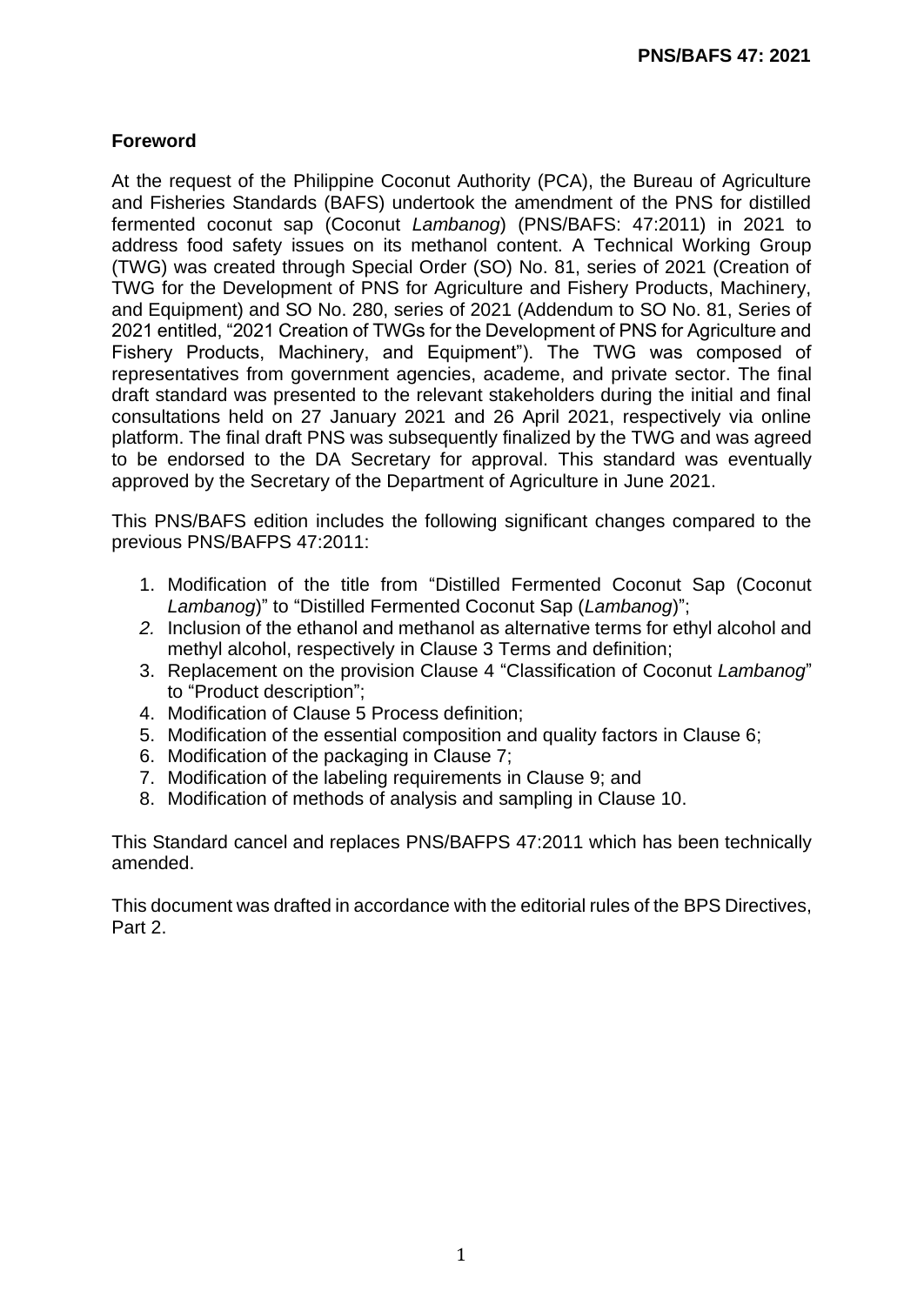#### **1 Scope**

This standard applies to distillates from fermented sap collected from coconut inflorescence or locally known as *lambanog* intended for direct human consumption.

#### **2 Normative references**

The following referenced documents are indispensable for the application of this document. For dated references, only the cited edition applies. For undated references, the latest edition of the referenced document (including any amendments) applies.

Bureau of Food and Drug Administration- Department of Health (BFAD-DOH). (1989). Presence of methanol (Memorandum Circular [MC] No.13, series of 1989). https://www.fda.gov.ph/wp-content/uploads/2021/05/Memorandum-Circular-No.-13 s.-1989.pdf

Food and Drug Administration (FDA)- DOH. (2014). Revised rules and regulations governing the labeling of prepackaged food products. (FDA Administrative Order [AO] 2014-0030). https://www.fda.gov.ph/wpcontent/uploads/2020/04/Administrative-Order-No.-2014-0030-A.pdf

Industrial Technology Development Institute- Department of Science and Technology. (ITDI-DOST). (2016). Guide manual on *lambanog* processing. https://drive.google.com/file/d/1A\_yoayZ1tJWbCHauEKHQTVeVyTWn1HFP/view?us p=sharing

#### **3 Terms and definitions**

For the purposes of this document, the following terms and definitions apply:

#### **3.1**

#### **alcohol content**

alcoholic strength often expressed as percentage alcohol by volume

#### **3.2**

#### **coconut sap**

liquid exuding from the tapped unopened inflorescence of the coconut palm

#### **3.3**

#### **ethanol**

#### **ethyl alcohol**

organic compound with chemical formula  $C_2H_6O$  written also as  $CH_3CH_2OH$  or C2H5OH, abbreviated EtOH, derived from the natural fermentation of coconut sap, which is colorless, volatile, and flammable liquid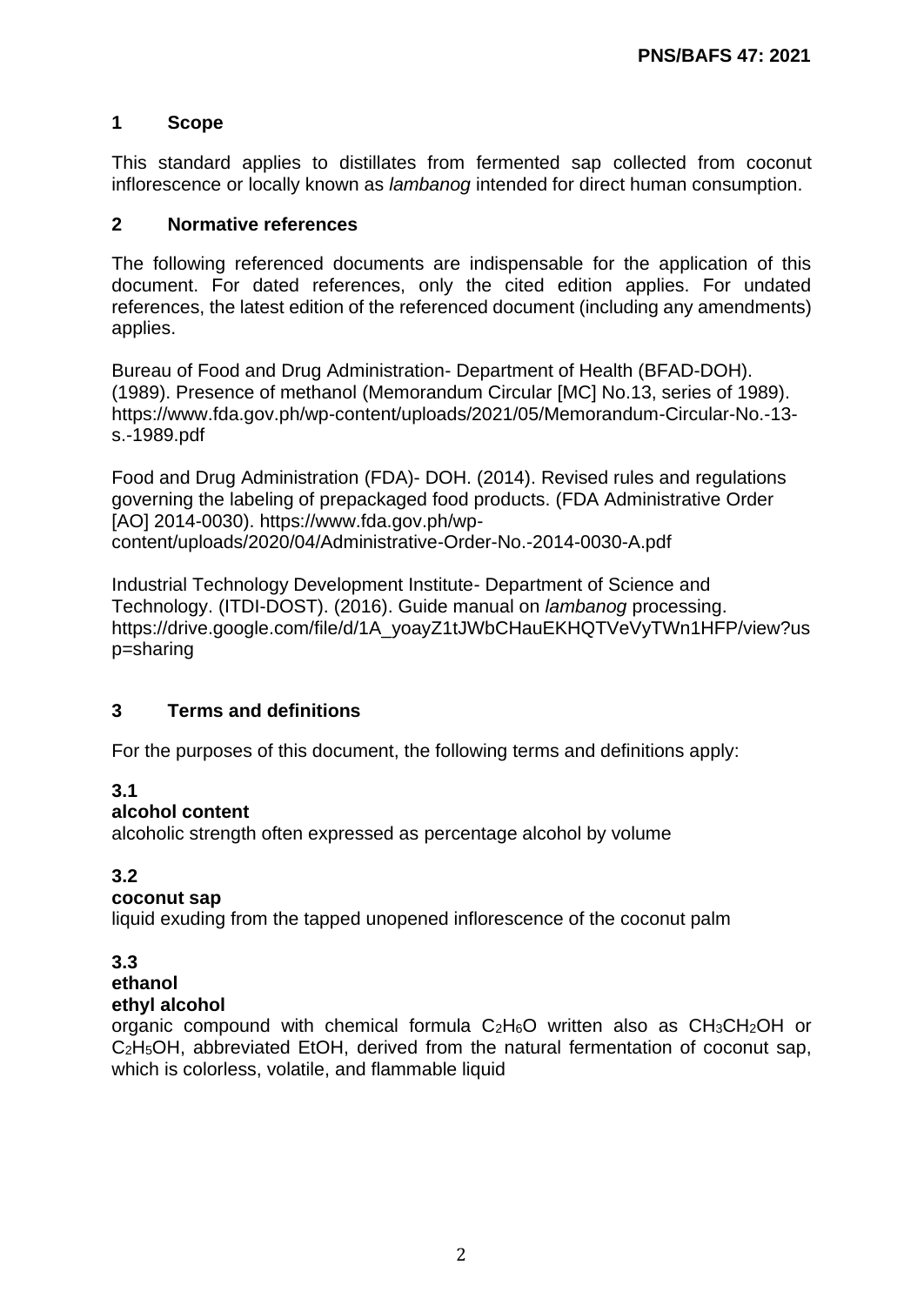#### **3.4 methanol methyl alcohol**

organic compound with chemical formula CH4O or CH3OH, which is a colorless, flammable and volatile liquid. It is a by-product in the processing of naturally fermented alcoholic beverages caused by the action of naturally occurring microorganisms, can be reduced or minimized through Good Manufacturing Practices (GMP), and not deliberately added

### **3.5**

#### *lambanog*

colorless distilled spirit obtained by distilling naturally fermented sap collected from coconut inflorescence

#### **3.6**

#### **naturally fermented coconut sap**

coconut sap gathered from the inflorescence of the coconut palm that has undergone natural fermentation before distillation

#### **3.7**

#### **proof**

statement of ethanol content such that the proof is twice the percentage of alcohol by volume

#### **4 Product description**

The product shall have the distinct taste and aroma of *lambanog* and should conform to the parameters set in Section 5. *Lambanog* aged in wood should also be classified under this section.

#### **5 Process definition**

*Lambanog* should be prepared from the distillation of naturally fermented coconut sap. The first distillate that contains methanol (*bating)* should be discarded. The second distillate is the final product.

#### **6 Essential composition and quality factors**

*Lambanog* should conform with the following level shown in Table 1:

| <b>Physico-chemical characteristics</b>           | Level                                                                                                                              |
|---------------------------------------------------|------------------------------------------------------------------------------------------------------------------------------------|
| Alcohol content, expressed as<br>ethanol, minimum | $30\%$ v/v                                                                                                                         |
|                                                   | Methanol content shall be in accordance with<br>the BFAD-DOH MC No. 13, series of 1989 or<br>according to the level defined in the |
| Methanol                                          | amended Circular or new issuance of the<br>FDA-DOH. Any methanol present may be                                                    |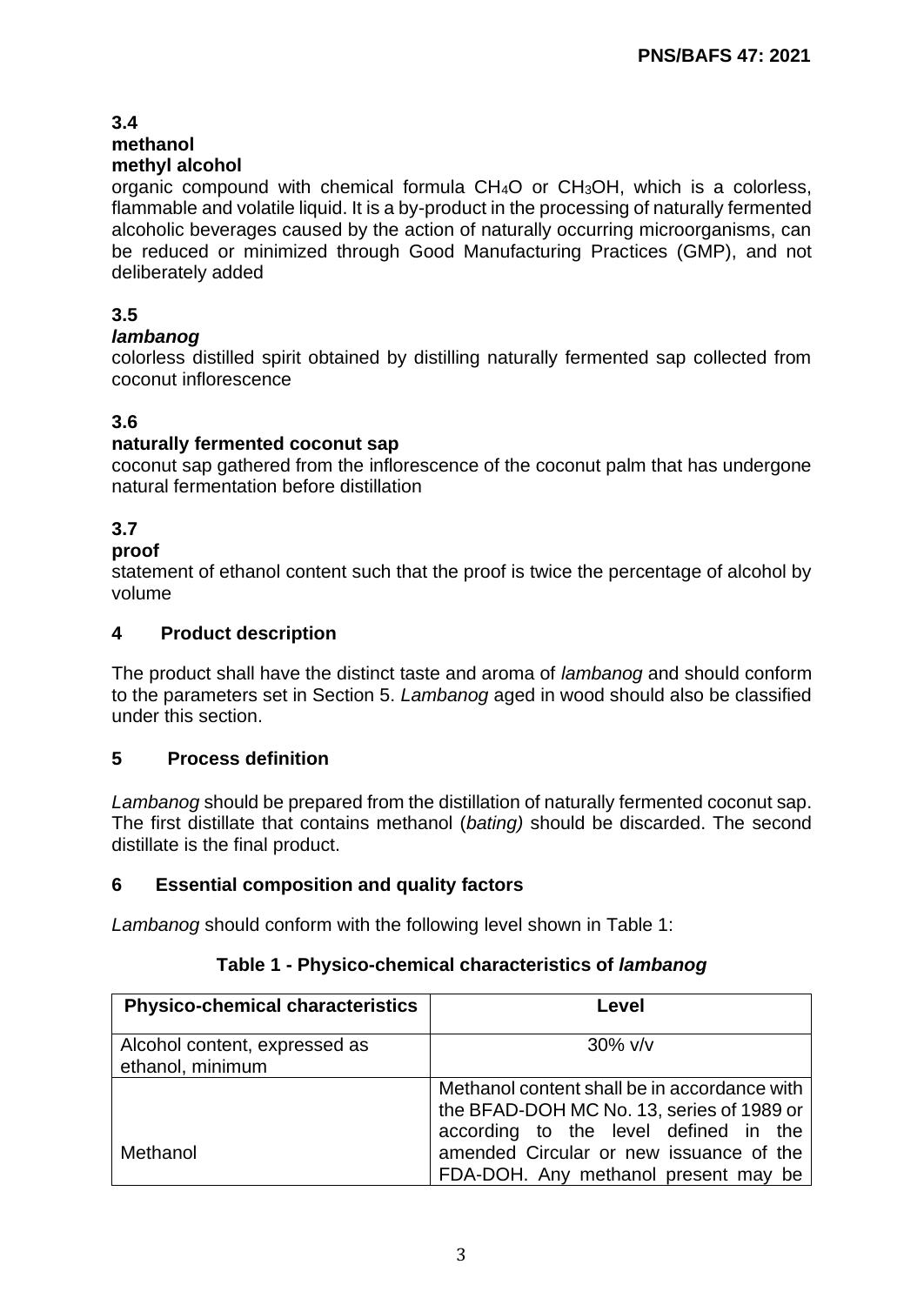| <b>Physico-chemical characteristics</b> | Level                                        |  |
|-----------------------------------------|----------------------------------------------|--|
|                                         | derived from the natural fermentation        |  |
|                                         | process and shall not be deliberately added. |  |

#### **7 Packaging**

*Lambanog* should be packed in any suitable food grade glass containers such as bottles and jars.

#### **8 Hygiene**

The products covered by the provisions of this standard shall be prepared or processed in accordance with the ITDI-DOST Guide Manual for *Lambanog* Processing and conform with the Codex General Principles of Food Hygiene (CXC 1-1969 Rev. 4 2003) and DOH- FDA AO No. 153, series of 2004 (Revised Guidelines on Current Good Manufacturing Practices on Manufacturing, Packing, Repacking and Holding Food) or its succeeding issuances.

#### **9 Labelling**

The label of each package shall have the following minimum information following the FDA AO 2014-0030 (Revised Rules and Regulations Governing the Labeling of Prepackaged Food Products):

- **9.1** Name of the product: *Lambanog* refers to pure *lambanog*;
- **9.2** Brand name or trade name;
- **9.3** Net content (volume in metric system);
- **9.4** Name and address of the manufacturer, packer, and bottler/distributor;
- **9.5** Alcohol content (proof or percent alcohol);
- **9.6** Lot identification or lot code;
- **9.7** The phrase "Product of the Philippines";
- **9.8** FDA License to Operate (LTO) Number;
- **9.9** FDA Certificate of Product Registration (CPR) Number;
- **9.10** Manufacturing year; and
- **9.11** Certification mark (optional)*.*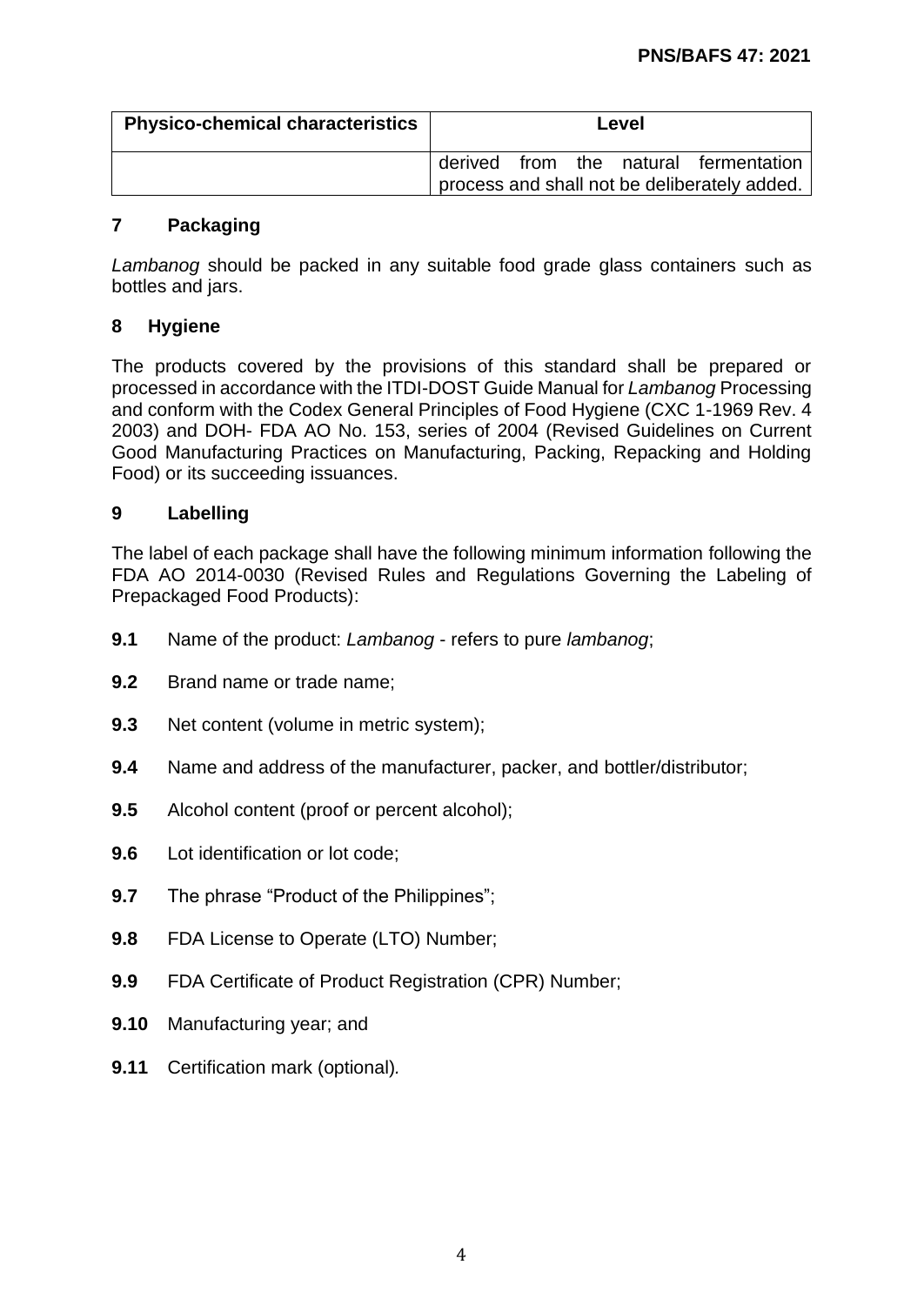#### **10 Method of Analysis and Sampling**

The sampling for *lambanog* should be in accordance with Codex General Guidelines on Sampling (CXS 50-2004).

*Lambanog* should be analyzed based on the method listed in Table 2.

#### **Table 2 - Method of analysis**

| <b>Specification</b> | <b>Method of Analysis</b>                                                                                                         |
|----------------------|-----------------------------------------------------------------------------------------------------------------------------------|
| Alcohol content      | $\vert$ AOAC 972.11 (2005) Alcohol by % volume(v/v)<br>(ethanol and methanol) in distilled liquors - Gas<br>Chromatography Method |

The methods of analysis for methanol and ethanol should be in accordance with AOAC 972.11, 18<sup>th</sup> edition, 2005 or any updated version thereof.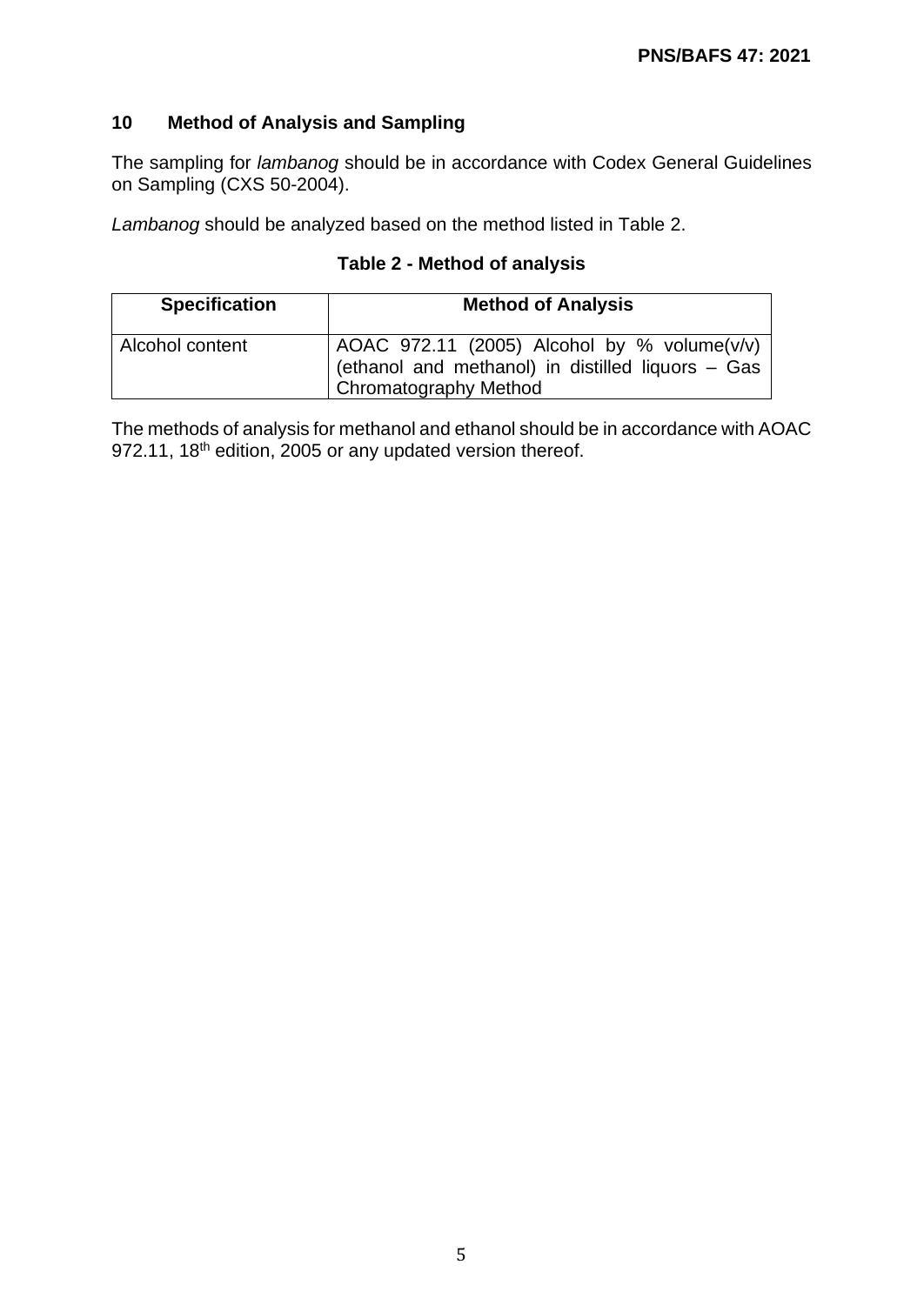#### **Bibliography**

- AOAC Official Method 958.04. (1998). Methanol in distilled liquors chromotropic acid colorimetric method (AOAC Official Method of Analysis, Code No. 26.1.34). http://www.eoma.aoac.org/methods/info.asp?ID=760
- AOAC Official Method 972.11. (1998). Methanol in distilled liquors–gas chromatographic method (AOAC Official Method of Analysis, Code No. 26.1.36). http://www.eoma.aoac.org/methods/info.asp?ID=760
- Codex Alimentarius Commission (CAC). (2004). General guidelines on sampling (CAC/GL 50-2004). http://www.fao.org/fao-who-codexalimentarius/shproxy/en/?lnk=1&url=https%253A%252F%252Fworkspace.fao.org%252Fsit% 252Fcodex%252FStandards%252FCXG%2B50-2004%252FCXG\_050e.pdf
- CAC. (2003). Recommended international code of general principles of food hygiene (CAC/RCP 1-1969, Rev. 4 2003*).* http://www.fao.org/fao-whocodexalimentarius/shproxy/en/?lnk=1&url=https%253A%252F%252Fworkspa ce.fao.org%252Fsites%252Fcodex%252FStandards%252FCXC%2B11969% 252FCXC\_001e.pdf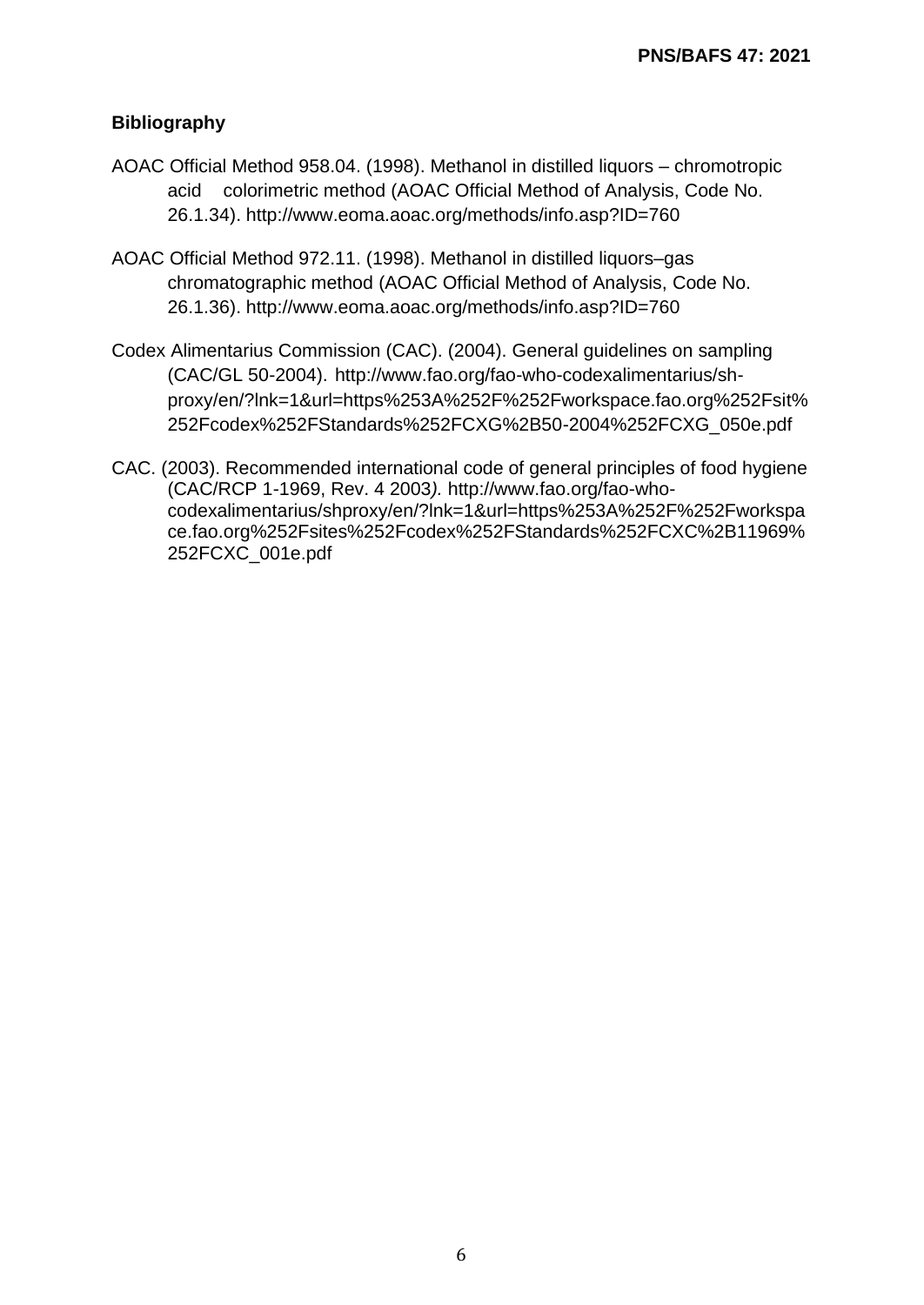#### **Department of Agriculture (DA) Bureau of Agriculture and Fisheries Standards (BAFS)**

#### **Technical Working Group (TWG) for the Amendment of Philippine National Standard for Distilled fermented coconut sap (***Lambanog***)**

Rosella Villaruel **Ma. Victoria Pinion, Ph.D** 

#### **Chairperson Co-Chairperson**

DA- Philippine Coconut Authority (PCA) DOH- FDA

#### **Members**

- 
- 
- 3 Neil Melencion, Ph.D 4 Josephine Nieva<br>
12 Abigail Rustia
- DA- PCA UP Diliman
- 5 Jocelyn Sales, Ph.D 13 Karina Angela Bautista DA- Food Development Center (FDC) 14 Rome Bondoc
- 6 Caroline Duller
- 7 Gladdys Pascual 15 Alfredo Amorado
- 
- 
- Department of Science and Technology (DOST) - CALABARZON

#### **BAFS Management Team Adviser**

Karen Kristine Roscom Myer G. Mula, Ph.D Farlash Pancho Krisha Marie Mecija

- 1 Ma. Celia Raquepo 11 Cynthia Grace Gregorio, Ph.D 2 Ramon Rivera **Exercise Strutters** University of the Philippines Diliman (UPD)
	-
	-
	- Philippine Risk Profiling Project (PRPP)
- 8 Michelle Ite Coconut *Lambano*g Distillers DOH-FDA Association (COCOLAMBDA)
- 9 Ma. Lorelie Dorado 16 Atty. Anthony Manguiat 10 Jasmin Hamid **All and Struth Philippine Craft Distillers Inc.**